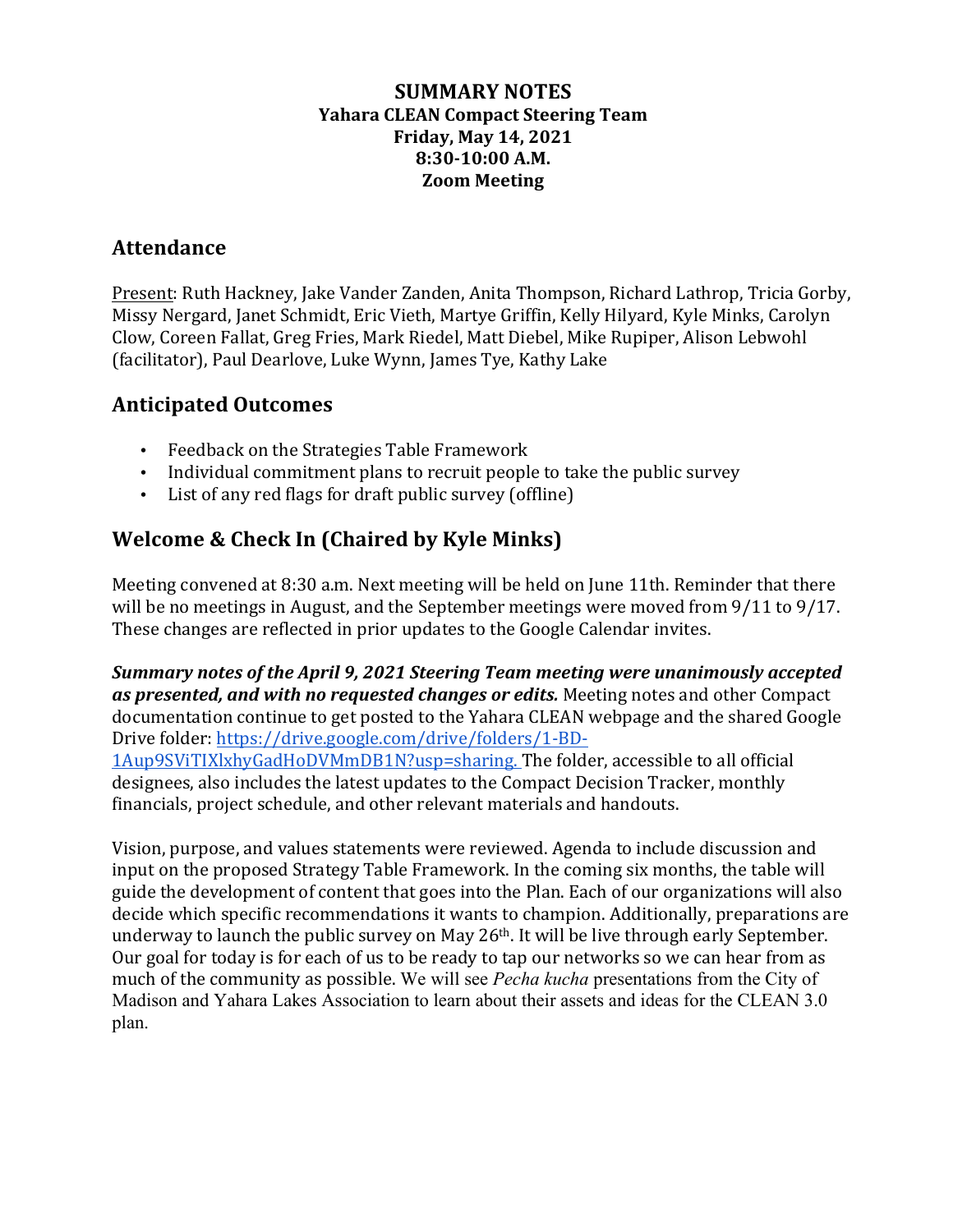## **Strategies Table Framework (Paul Dearlove)**

https://docs.google.com/presentation/d/1N\_vlapOIEKSL7ODvp5ObeBksxEITYX8Z/edit slide=id.p1

The proposed table is meant as a framework that can be used to create the structure around what we would like the plan to look like, where accountability lies in filling out the different sections, and the relevant audiences. The information is also intended to help each Compact member organization determine the specific tactics it wants to champion, and for key stakeholder groups to have the necessary information to make good decisions. Our goal for today is to gather feedback on the proposed structure so the format can be finalized.

#### "High Level" section

Big-picture goals, objectives, implementation leads, and involved stakeholders of relevance to the general public

- *Sector:* Urban or rural
- *Focus:* Phosphorus or E. coli reduction
- *Goal:* Major action needed
- *Objective:* Actionable and measurable metric (amount needed)
- *Stakeholder Groups & Lead*: Who is responsible for the taking or leading the action

### "Tactical" section

This information is more into the weeds and of relevance to those implementing or tracking progress

- *Impact:* What is the result we might see if the objective is fulfilled
- *Tracking Method & Metric:* Formula, model or measure used to evaluate progress
- *Tactics:* Activities proposed to achieve the objective
- *Completion Timing:* How long are the proposed tactical activities intended to take
- *Cost:* Level of resources needed (Question: what type of cost metric would be most useful or feasible?)

Note: SmithGroup is responsible for filling in all these boxes. The Steering Team would be seeing them and weighing in as they get fleshed out.

### "Values Testing" section

Multi-category rankings for each tactic that match up with our Strategies Evaluation Criteria, and that are based on our identified values. As recommended tactics are brought forward by the consultant team, the Steering Team will be responsible for testing and screening each action/tactic. This section is designed to help our team evaluate how we should prioritize the objectives and tactics identified by SmithGroup. We want this portion to be Steering Team driven.

Clarifying questions and responses:

Q: Does the table capture things that are happening already and new objectives? A: Yes, SmithGroup is in the process of updating and expanding upon the list of action goals and objectives based on the desired outcomes and progress to-date. Most of the actions identified in Yahara CLEAN 2.0 are still valid and will continue to be implemented and improved. There will also be new actions proposed as appropriate. For example, actions related to *E. coli* reduction will be new to the effort.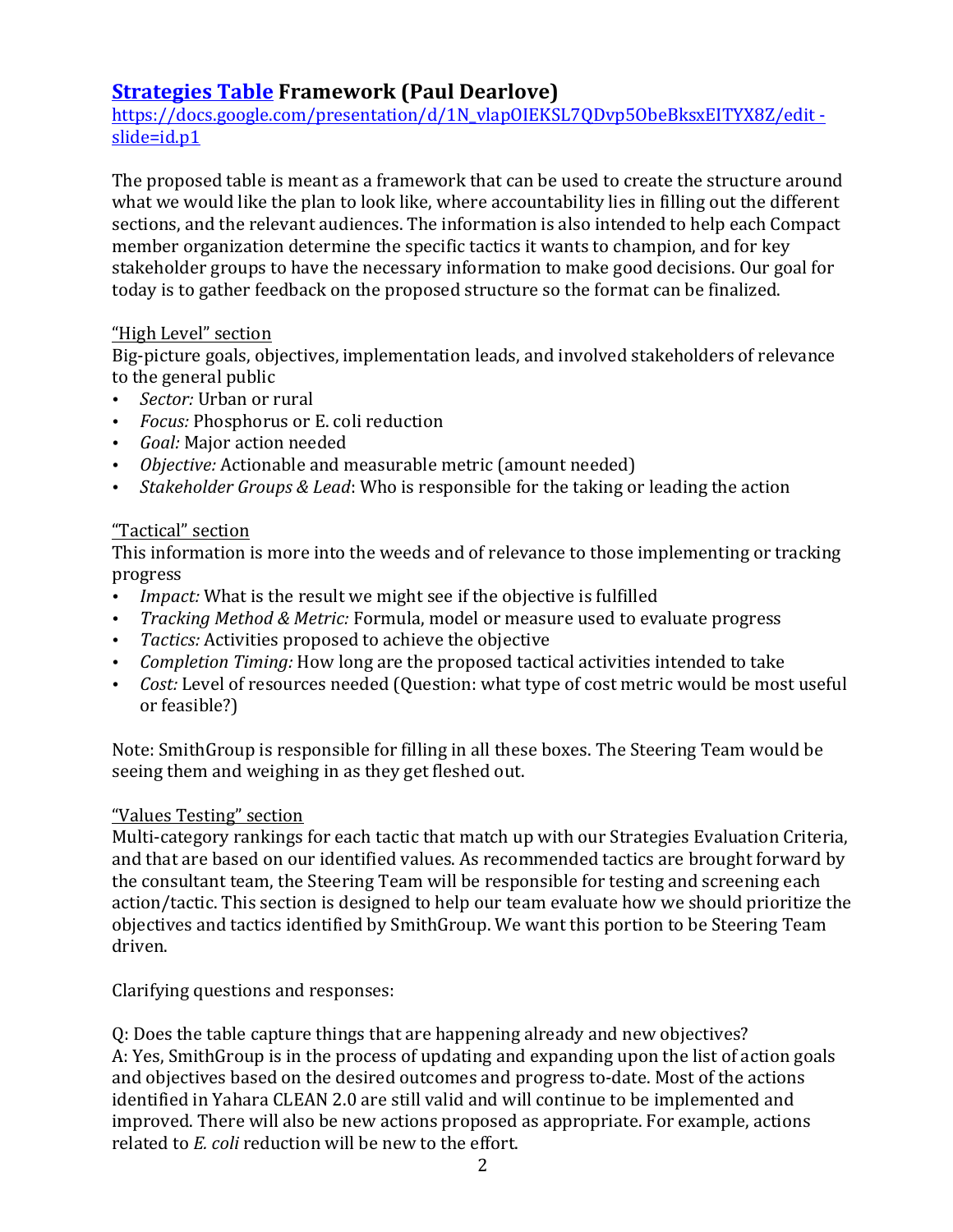Q: Are we discussing whether or not the information would be sufficient for our groups to decide where they fit in?

A: We want to know two things from you: 1) if the strategies table framework includes the right information categories to be filled out and reflected in the final plan; and 2) if it provides the type and detail of information you will need to effectively understand and champion specific recommendations.

Questions presented for breakout room input:

- *What looks helpful to you?*
- What else do you need?
- *Anything else we should consider?*

### **See attached Menti Poll feedback (Attachment A)**

## **Public Survey: Next Steps & Your Role (James Tye)**

To inform our planning process, Clean Lakes Alliance felt it was important to have a more robust and inclusive community-engagement effort than was possible through the Compact budget. Therefore, Clean Lakes Alliance will take the lead in funding a SmithGroup & Urban Assets-led community engagement initiative this summer, and with an emphasis on getting a greater diversity of stakeholders to complete the survey. This will include bringing back public-engagement initiatives that had to be cut from the consultant contract due to Compact funding constraints. Those activities include having the consultant team conduct intercept interviews at lake-access points, perform tabling at community events, and take the lead in conducting and promoting the online survey.

**May 26<sup>th</sup>, 2021**– The online community survey will go live as part of the "State of Our Lakes" WKOW primetime television special at  $6:30$  p.m. It will then be kept open until early September.

Clean Lakes Alliance is also about to release this year's *Greater Madison Lake Guide*. It contains articles featuring the Compact and a preview of the 2020 State of the Lakes Report, among other information about the lakes.

### **Steering Team member action items:**

- 1. Draft survey questions were shared for high-level feedback. Email Paul Dearlove if you have any "red flag comments" pertaining to the draft public survey before the end of the day on Monday  $(5/17)$ . All input received will be forwarded to the consulting team so the survey can be finalized.
- 2. A draft list of Madison-area community events was shared where the consulting team planned to do tabling to encourage people to take the survey. Email Paul Dearlove if there are any events that your organization is involved with that Urban Assets should consider including as a tabling opportunity this summer.

Note: Clean Lakes Alliance will work with the consulting team to draft some basic language inviting people to take the survey. Please be ready to activate your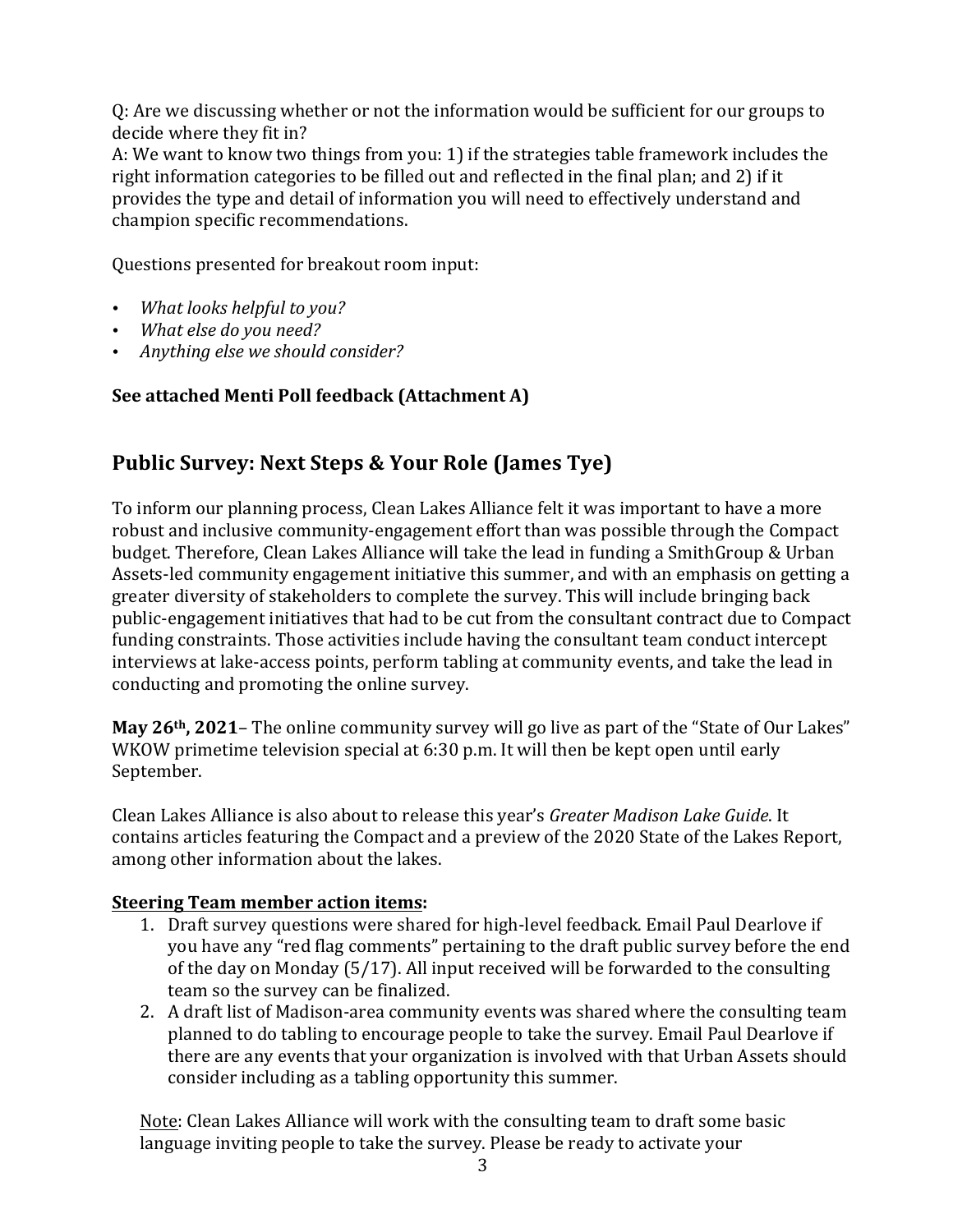communication and promotion channels. If you did not already provide your primary media/outreach contact to Adam Sodersten at Clean Lakes Alliance, please do so.

Questions presented for input:

- As Compact members, how can we get the word out?
- *What are you willing to do?*

### **See attached Menti Poll feedback (Attachment B)**

## **Pecha kucha presentations: Compact member organizations' perspectives, assets & ideas**

Member groups presenting: **City of Madison** (https://drive.google.com/drive/u/0/folders/1N7eBikeQfJLrmEWZIQE7m8gm4N0FnLEw) **Yahara Lakes Association** (https://drive.google.com/drive/u/0/folders/1N7eBikeQfJLrmEWZIQE7m8gm4N0FnLEw)

Chat comments:

- Wow! That "green & resilient" vision overlaps so strongly with the vision of this Compact!
- Having a governmental agency with the ability to create ordinances that can directly affect runoff and water quality is a great asset for the Compact.
- YLA has great reach. If all its members did shoreline activities to improve water quality, that is a lot of miles of shoreline!

## **Close**

Remember to please review the survey questions and provide feedback to Paul by Monday. Meeting concluded at 10:00 a.m.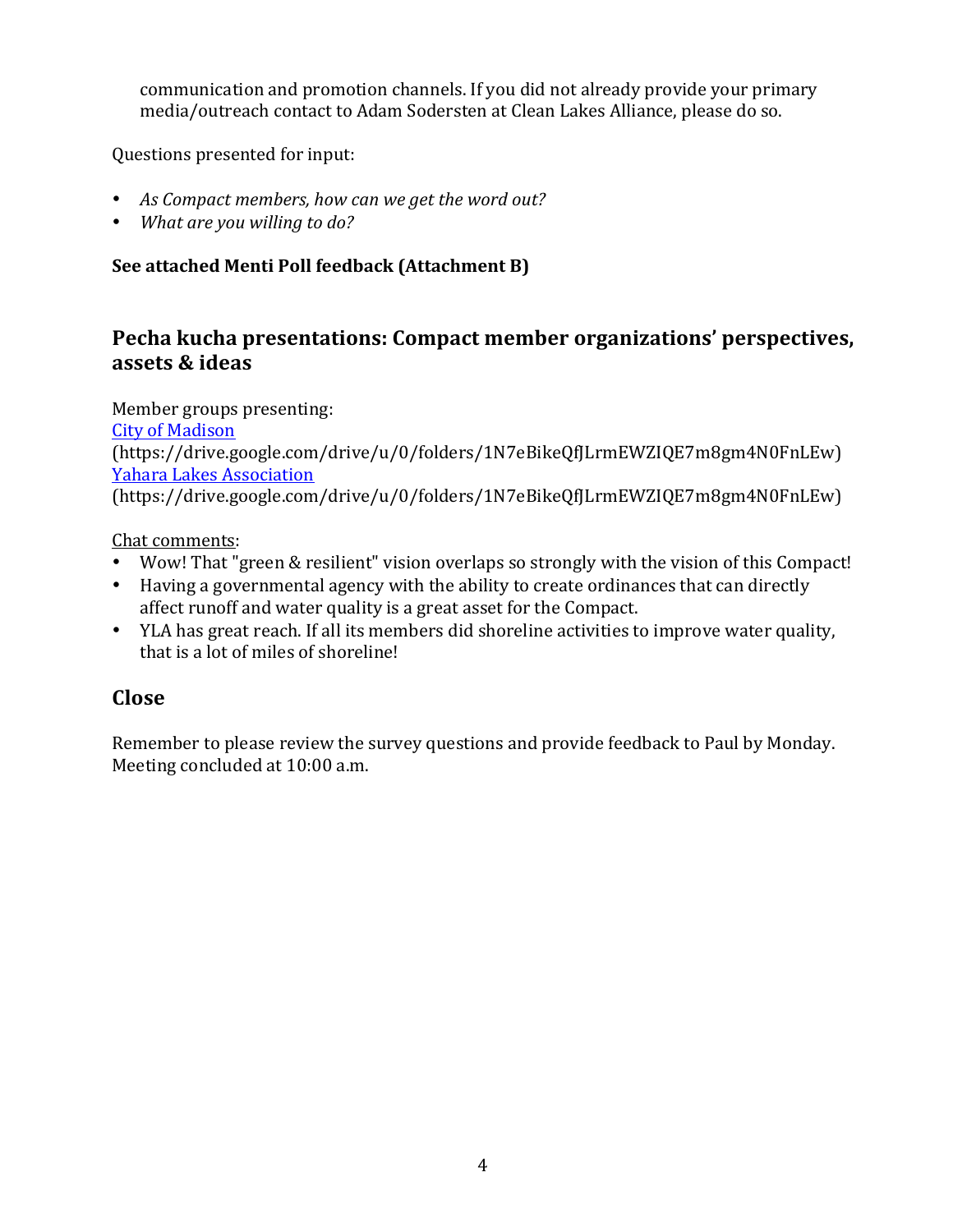# **Attachment A – Menti Poll Feedback**

## **Strategies Table Framework**

### *What looks helpful to you?*

- The headers are understandable. Personally I would swap goals and objectives (you can meet your objective without meeting a specific goal you set out)
- The "values" has a lot of categories. Are they all necessary for example, are the effective and achievable needed?
- Like format overall. Actual costs or range would be better. A lot of values can some be combined?
- "Detailed costs. Maybe a range.
- Values may be hard to narrow down.
- Tracking method will be helpful. Measurable goals.
- Total costs. Cost per pound."
- Some of the items have funding components that need to be identified so there should be a category for "fundable" not just cost.
- Need ways to measure success there is not always a linear translation that measures the total  $P$  (such as  $X$  feet of shoreline provide  $Y$  amount of  $P$  reduction).
- Spreadsheet could help identify where joint activities are
- Will help identify what should be included in the report
- Overall structure looks good, but a table structure isn't the most effective way to reach a specific stakeholder and encourage action.
- Stakeholder column is most helpful
- Return on investment may be an important column to identify actions
- Modeling will need to occur to make sure these practices accurately identify and correlate to the impact (make sure it's achievable).
- Clear structure
- Stakeholder Groups, shows that many orgs. will need to partner together get work done
- Table provides a useful structure for thinking about multiple aspects/dimensions for each goal. Structure forces you think about these other factors

## *What else do you need?*

- I think an explanatory glossary or text about the different areas and what the titles/categories mean and how the information that is presented was created (e.g. the cost area), then that would be a good compliment to the table
- Definitions for values headings
- The overall ROI area in the values is confusing. Seems like all the yellow boxes contribute to some sort of overall ROI, or is that box some sort of evaluation of the other areas listed?
- Examples of what makes a value High, Medium, or Low
- Definitions in the values sections. Need some examples in order to work through the values section of the table.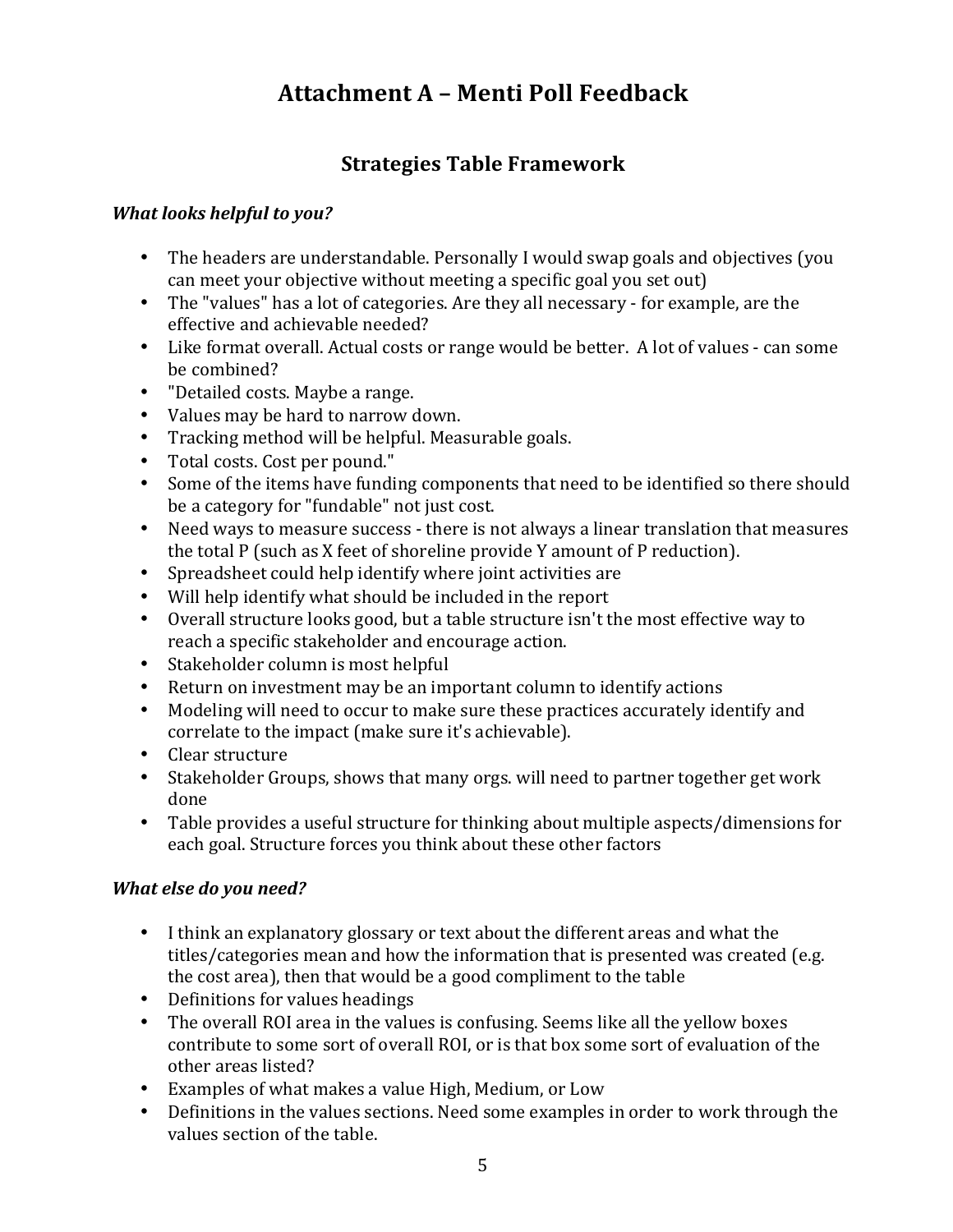- More clarification/consideration of the "values" columns
- More clear explanation of the use of the table
- Is there something else that can speak to funding opportunities? Are there grants available for particular items?
- A column to identify "who" can fund it. The costs are there, but is it a community investment, an individual investment, or a grant fund?
- Easier connection for the decision-making needed for the organization to commit and decide what works for them and fits their priorities. Can the table help answer: If xyz is your priority, here are the actions for you
- Nothing
- The table does a good job of organizing all the possible options and how well they address various criteria, but it doesn't provide a road map for how an individual stakeholder group should decide what to do.
- There needs to be an innovation piece as a part of this. There should be a way to capture tactics that will help us make progress.
- Seems quite complete
- Some type of scoring and weighting based in the different values criteria to help with decision making around which actions fit best for your organizations
- Some things need to be fleshed out more if there are multiple stakeholder groups. It's not enough information to take back to policymakers for them to understand what it really means
- This is a great tool but needs a bit more complimentary  $\ell$  supplemental info to be able to really tell policymakers what this means.

#### Anything else we should consider?

- The only way this will be clear and understandable [to the public] is to use storyformscience. I believe they teach a class at UW. Each of the areas that an organization feels could help, we could use help then making our pieces understandable to our constituents. Develop a storyformscience for each of the organizations to help promote
- For the ag options on the table, treat as menu on the list, not that we want  $x,y,z$  off the list.
- The values area is good and helpful. The headers (yellow) area should include some definition of what was considered within the categories for the assessment.
- May need some additional language and details to support each goal /objective
- 1 or 2 page detailed explanation / description for each goal
- Will want assurance that the funding will be there to implement fully
- Chat comment: I question the steering team role in filling out the values area. I agree that the experts that we are paying should fill that in and organizations may decide to change, but the steering team expertise shouldn't be the only information driving how the values area is completed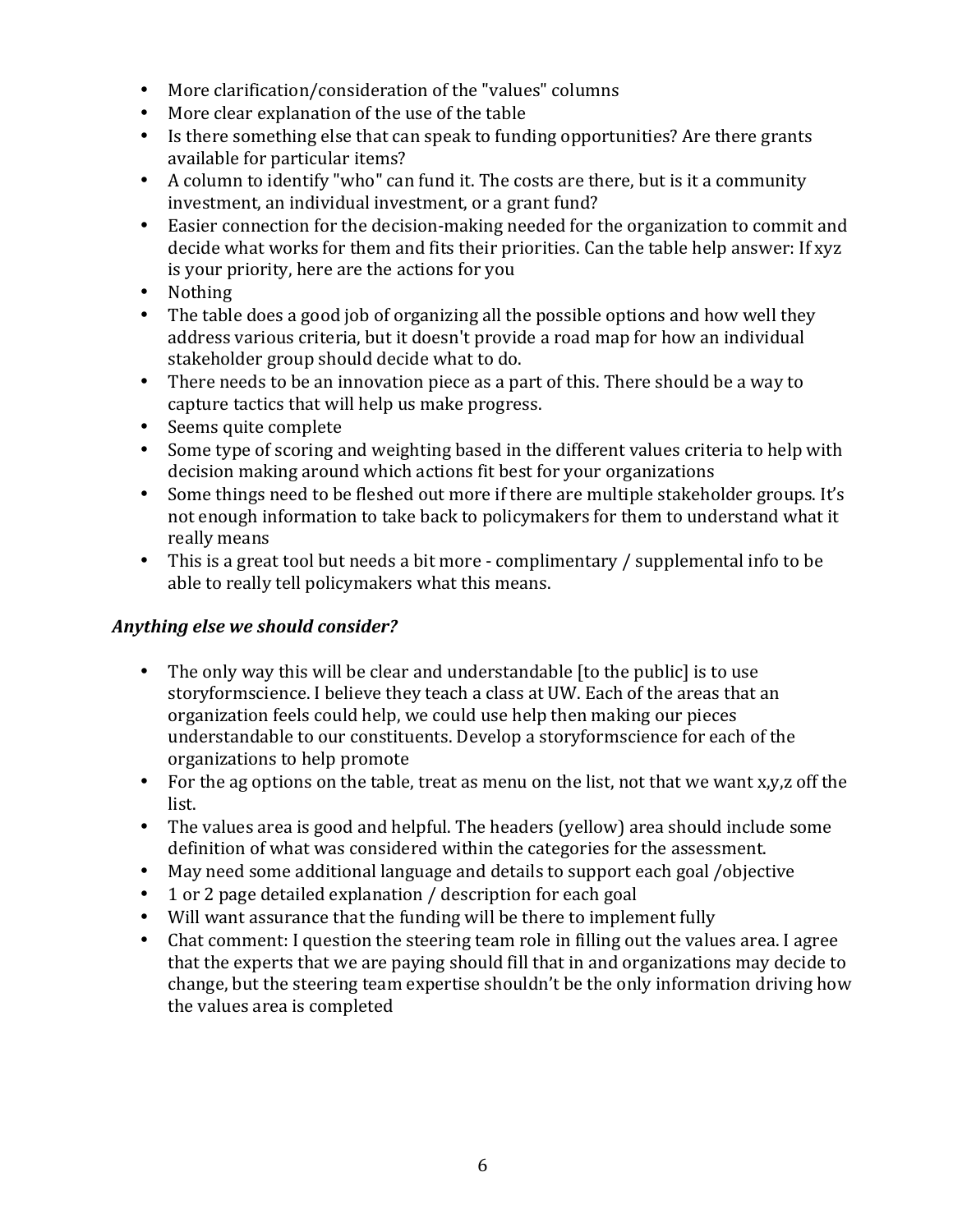# **Attachment B – Menti Poll Feedback**

## **Public Survey: Next Steps & Your Role**

#### As Compact members, how can we get the word out?

- Dane County Fair
- Builders and design shows at Alliant
- Individual member events
- City newsletters
- Lake recreation activities Iron Man, etc.
- Monthly e-newsletter
- Nextdoor app
- Good Neighbor Festival in Middleton (August)
- Social media
- Open fishing events
- Garden sales
- Fishing competitions
- Mad-City Ski
- Neighborhood associations
- High schools
- Pitch article to university communications
- Breakfast on the Farm
- All Madison festivals (African fest, Greek fest, etc.)
- Madison forward soccer games
- Send Links via member communications & social media
- E-newsletters & social media, SASY Nextdoor App

#### *What are you willing to do?*

- Feature story in newsletter  $(3)$
- Share information at public informational meetings
- Send to City of Monona
- Social media posts or reposts (4)
- Post to Nextdoor (2)
- Chat comment: Any kind of pre-written posts and text will be incredibly helpful. We will have consistent messaging and make it easy to post.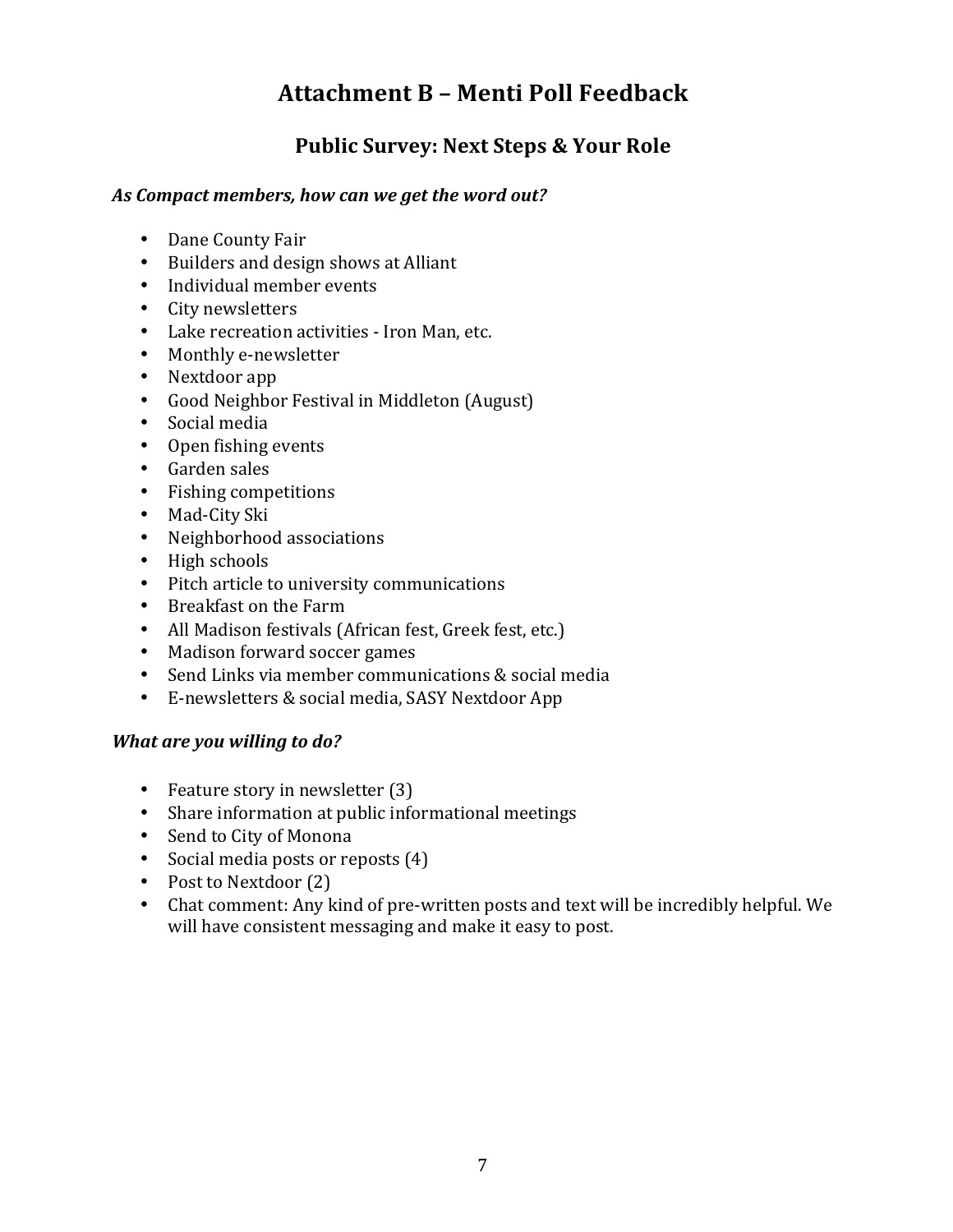#### **SUMMARY NOTES Yahara CLEAN Compact Executive Committee Friday, May 14, 2021 10:10-11:10 A.M. Zoom Meeting**

## **Attendance**

Present: Paul Dearlove, Luke Wynn, Alison Lebwohl (facilitator), Coreen Fallat, Greg Fries, Matt Diebel, Kyle Minks, Mark Riedel, Missy Nergard, James Tye

## **Anticipated Outcomes**

- Shared understanding of financials and current SmithGroup/Urban Assets plan
- Feedback and ideas for work and deliverables for the remainder of 2021

## **Welcome and Check In (Chaired by Kyle Minks)**

Meeting was convened at 10:12 a.m. **Summary notes from the 4/9/21 Executive Committee** *meeting were approved unanimously.* 

Dearlove reviewed the monthly financials. All financial commitments from collaborators are now accounted for. Also reviewed were the considerable in-kind contributions from Alison Lebwohl and Clean Lakes Alliance staff as part of planning and facilitating meetings and managing the overall project. In future reports, he noted that consultant expenses specific to "surveys, public meetings & outreach" will be separated out and shown under that line item.

Minks summarized the agenda, indicating it is focused on gathering feedback and direction on:1) What the Executive Committee needs to see from the consulting team each month leading up to the draft plan release later in 2021; and 2) What else we need to do to be ready for a smooth rollout in the first half of 2022. To do that, we will discuss the Executive Work Plan, the Strategies Table, and the revised project timeline submitted by SmithGroup.

## **Strategies Table & Next Steps**

The strategies table was produced as a framework for what would go into the Yahara CLEAN 3.0 plan, the sources and relevant audiences for the information, and to help Compact members identify specific elements they will want to champion. Good feedback was received from the Steering Team that will be used to further refine the table. It is a tool we are using to scope out the level of detail and timing of the work being done by the consultant.

Question #1: Is there particular table content that you want to be brought to the Executive Committee, and if so, when would you want to see it?

Question #2: Is the Executive Committee accepting of SmithGroup's amended project timeline that moves the draft and final plan dates to slighltly later in 2021? (Note: timeline adjustment was made to allow for the incorporation of larger public-engagement process. It moves the draft plan date to October, and the final plan date to December.)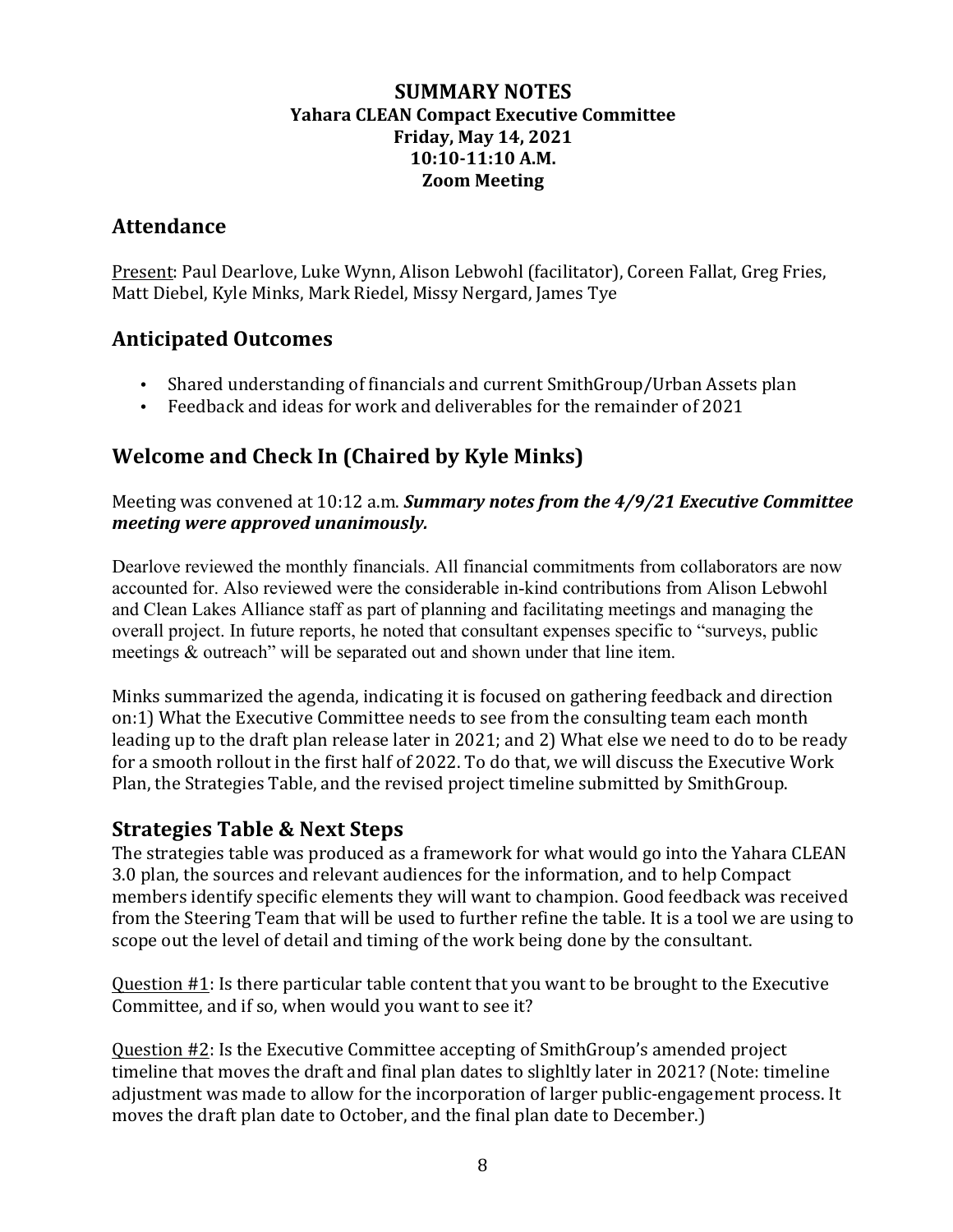#### Feeback on Strategies Table Framework:

- The table headers do a good job of hitting EPA's 9-Key-Element planning critiera and setting us up to acquire funding and compete for high-level grants. Riedel and Andrew Craig (DNR) would be responsible for making a determination as to whether the plan and any of its components, like the public survey, meet the 9-Key-Element criteria. Something to keep in mind, however, is that grants cannot fund permit requirements.
- The content is important so that we can maximize our future success. In particular, having "SMART" (specific, measurable, attainable, realistic, timely) goals is very valuable. It is important that when we use qualitative indicators, we avoid double counting the impacts of our efforts.
- Strategies and tactics that address the early spring runoff challenge and the *E. coli* contamination that causes beach closures will be especially important to see. There should also be tactics that involve capitalizing on funding opportunities.
- Having a quantitative objective might be premature at this point for some of the action goals. The tactics are likely to influence how some of the specific objectives are formulated. Propose having "preliminary" objectives that can then be revisited and finalized after the tactics are fleshed out.
- As the table gets filled out, we should not hesitate to acknowledge unknowns. When we think about the unknowns, however, we should not let current constraints or perceived limitations define what is possible. Today's realities, such as funding sources and availability, will continue to evolve and change.
- With respect to the cost and timeline headers, what level of detail would be most helpful? Both can be challenging to estimate given the number of variables at play, like implementation partners involved and their capacities to complete the recommended work. (Question discussed but not resolved.)
- We need to be very clear about what everyone can do. For example, homeowners need to know what to do and what type of impact can be expected. We need the community to get behind it, especially from a funding opportunity perspective. The metrics need to be understandable by the general public. We will need to condense the larger plan into more digestible forms that can address different audiences and different times of the year.
- How and when will SmithGroup go about filling in the content of this table?
	- $\circ$  *Response: This is a conversation that the Leadership Team, which includes SmithGroup, will have following this meeting. The timing and strategy for executing this work will be discussed. The question is what expectation does Exec* want to convey to SmithGroup about when draft work products should be *produced and shared?*
- Can we ask SmithGroup to fill out the "High Level" section of the table so it can be reviewed and discussed at the June meeting? If we can at least get a full list of goals and objectives poplulated by June, that should allow us time to get Steering team input and be able to complete the other sections.
	- o *Response: This Exec Committee request will be made to SmithGroup. Also, in*  addition to goals and objectices, having draft tactics to review by either June or *July* would be a good idea. Most of the focus will then be on those objectives and tactics that address E. coli and beach closures, and the Jan-Mar high dissolved P*loading period.*